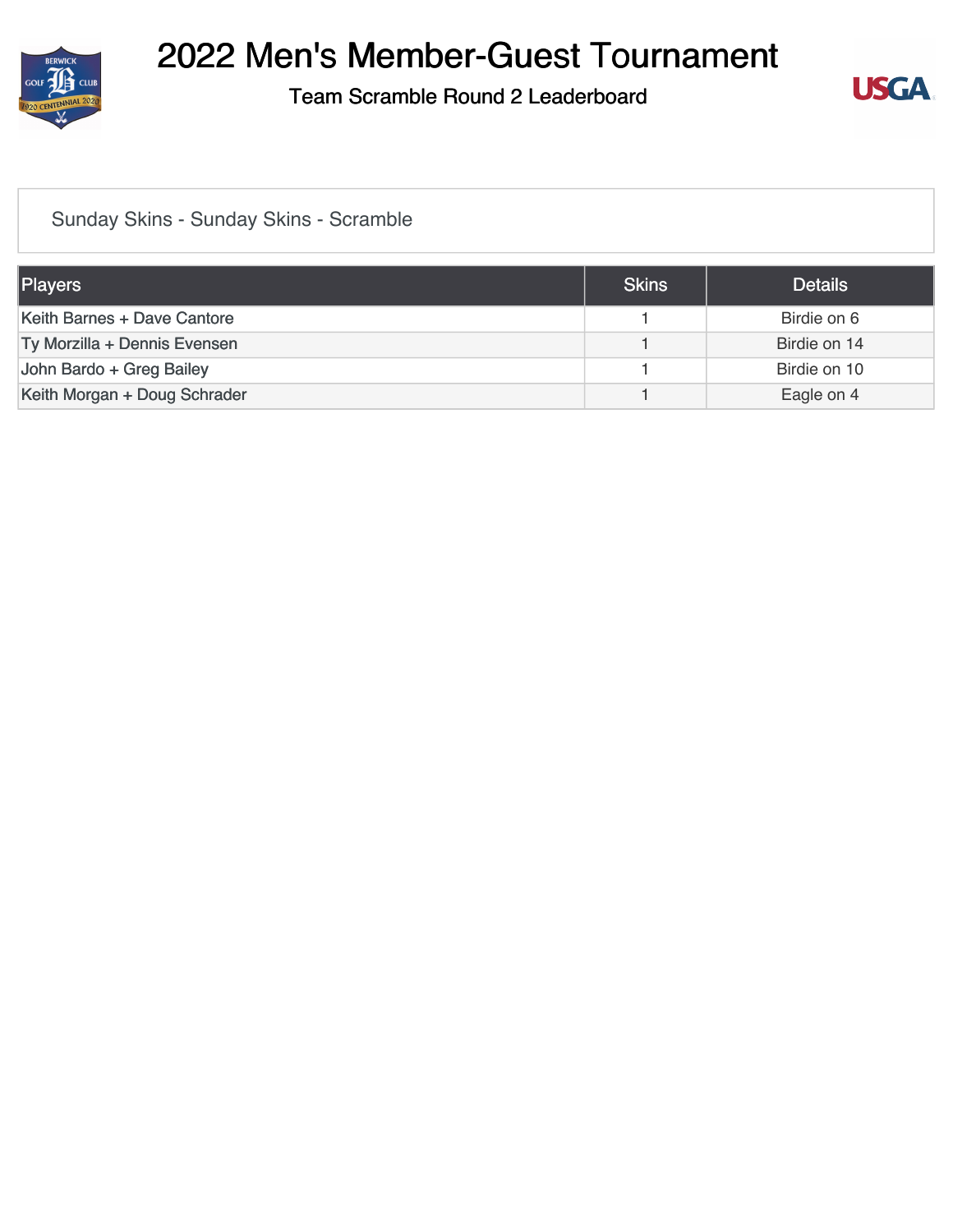

Team Scramble Round 2 Leaderboard



#### [2022 Men's Member-Guest Tournament](https://static.golfgenius.com/v2tournaments/8468121069994134669?called_from=&round_index=2)

T1 Saturday Round 1 -- Better Ball of Partners T2 Sunday Round 2 - Scramble

| <b>Championship Flight</b> |                                    |                        |                |                |              |  |
|----------------------------|------------------------------------|------------------------|----------------|----------------|--------------|--|
| Pos.                       | <b>Team</b>                        | <b>Total</b><br>To Par | T <sub>1</sub> | T <sub>2</sub> | <b>Total</b> |  |
| 1                          | Scott Scheirer + Brian Hess        | $-8$                   | 67             | 67             | 134          |  |
| 2                          | Carl Hinkle + Jon Hinkle           | $-7$                   | 67             | 68             | 135          |  |
| 3                          | <b>Jack Miller + Larry McClure</b> | $-6$                   | 70             | 66             | 136          |  |
| <b>T4</b>                  | Brian Bridge Sr. + Jeff Urban      | $-3$                   | 72             | 67             | 139          |  |
| T4                         | Tom Cicini + Josh Swartz           | $-3$                   | 71             | 68             | 139          |  |
| 6                          | John Kocher + Robert Kocher        | $-1$                   | 72             | 69             | 141          |  |
| $\overline{7}$             | Joe Kelchner + Scot Jaeger         | E                      | 73             | 69             | 142          |  |
| T <sub>8</sub>             | George Reimiller + Russ Swantko    | $+2$                   | 73             | 71             | 144          |  |
| T <sub>8</sub>             | Phil Geiser + Jason Holloway       | $+2$                   | 73             | 71             | 144          |  |
| 10                         | Kevin Eckroth + Adrian Eckroth     | $+3$                   | 74             | 71             | 145          |  |
| 1st Flight                 |                                    |                        |                |                |              |  |
| Pos.                       | <b>Team</b>                        | <b>Total</b><br>To Par | T <sub>1</sub> | T <sub>2</sub> | Total        |  |
| 1                          | Larry Nespoli + John Nespoli       | $+2$                   | 75             | 69             | 144          |  |
| T <sub>2</sub>             | Chris Banyas + George Banyas       | $+3$                   | 75             | 70             | 145          |  |
| T <sub>2</sub>             | Ron Garrison + Jim Breck           | $+3$                   | 76             | 69             | 145          |  |
| 4                          | Butch Lamon + Carl Benjamin        | $+4$                   | 76             | 70             | 146          |  |

| $\mathbf{r}$   | <b>Daton Edinon I</b> Van Donjaniin | .     | $\sim$ | , , | $\sim$ |
|----------------|-------------------------------------|-------|--------|-----|--------|
| 5              | Joe Nespoli + Marc Nespoli          | $+6$  | 74     | 74  | 148    |
| T6             | Ben Manecke + Kurt Manecke          | $+7$  |        | 72  | 149    |
| T <sub>6</sub> | <b>Eric May + Justin Haddix</b>     | $+7$  | 76     | 73  | 149    |
| T8             | Mark Bassett + Dave Warner          | $+8$  | 76     | 74  | 150    |
| T8             | Matt Dalo + Kevin Keill             | +8    | 75     | 75  | 150    |
| 10             | John Moyer + Stacy Probst           | $+11$ | 75     | 78  | 153    |

2nd Flight

| Pos.           | Геаm                             | <b>Total</b><br>To Par | $\mathsf{T1}$ | T <sub>2</sub> | Total |
|----------------|----------------------------------|------------------------|---------------|----------------|-------|
|                | Chuck Schartzer + Kyle Gordon    | $+6$                   | 79            | 69             | 148   |
| 2              | Michael Madara + Chuck Pitchford | $+7$                   | 78            | 71             | 149   |
| 3              | <b>Brandon Emery + Tom Burgh</b> | $+8$                   | 77            | 73             | 150   |
| <b>T4</b>      | Denny Mackert + Wade Wasilik     | $+9$                   | 79            | 72             | 151   |
| T <sub>4</sub> | Vito Covino Jr. + Sandy Langford | $+9$                   | 79            | 72             | 151   |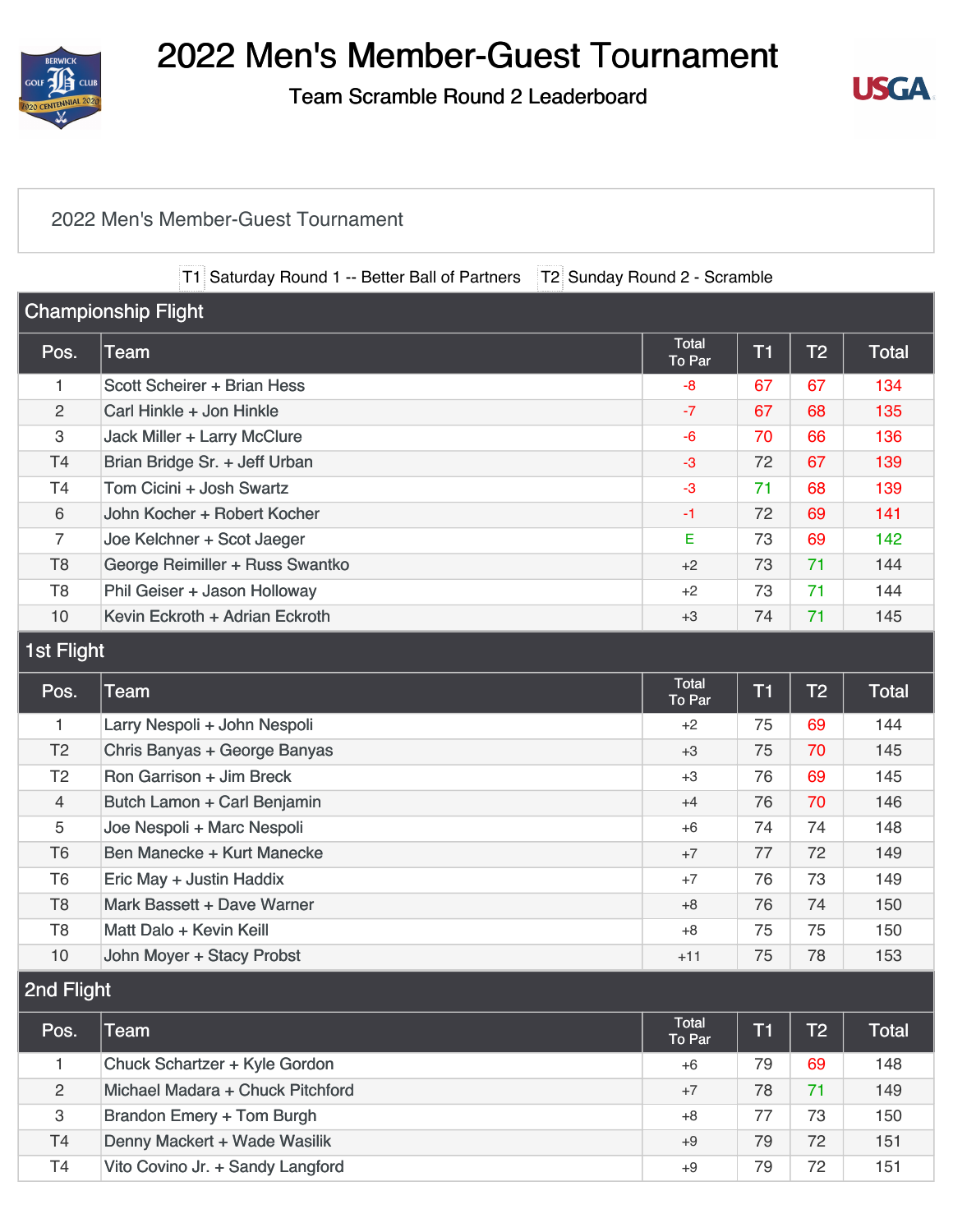

Team Scramble Round 2 Leaderboard



| T <sub>6</sub>    | John Kurowski + John Zyla           | $+10$           | 78             | 74             | 152          |
|-------------------|-------------------------------------|-----------------|----------------|----------------|--------------|
| T <sub>6</sub>    | Keith Morgan + Doug Schrader        | $+10$           | 78             | 74             | 152          |
| T <sub>8</sub>    | Bob Kocher + Ed Kocher              | $+12$           | 78             | 76             | 154          |
| T <sub>8</sub>    | Steven Rudy + Joe Johnson           | $+12$           | 79             | 75             | 154          |
| 10                | Lou DiPippa + B. DiPippa            | $+15$           | 80             | 77             | 157          |
| <b>3rd Flight</b> |                                     |                 |                |                |              |
| Pos.              | <b>Team</b>                         | Total<br>To Par | <b>T1</b>      | T <sub>2</sub> | <b>Total</b> |
| 1                 | <b>Rich Slavick + Tim Dougherty</b> | $+9$            | 82             | 69             | 151          |
| $\overline{2}$    | John Bardo + Greg Bailey            | $+9$            | 80             | 71             | 151          |
| 3                 | Ross Baucher + Ed Porter            | $+11$           | 80             | 73             | 153          |
| $\overline{4}$    | Ty Morzilla + Dennis Evensen        | $+13$           | 81             | 74             | 155          |
| 5                 | Duane Long + Clarke Gregory         | $+14$           | 82             | 74             | 156          |
| T <sub>6</sub>    | Al Steward + Kelly Kressler         | $+17$           | 80             | 79             | 159          |
| T <sub>6</sub>    | Jamie Banyas + Tristan DiPippa      | $+17$           | 82             | 77             | 159          |
| T <sub>6</sub>    | Scott Gulliver + John Micklo        | $+17$           | 80             | 79             | 159          |
| 9                 | Jim Turner + Matthew Turner         | $+23$           | 83             | 82             | 165          |
| 10                | Jonathon Nespoli + John Nespoli Jr. | $+28$           | 83             | 87             | 170          |
| 4th Flight        |                                     |                 |                |                |              |
|                   |                                     |                 |                |                |              |
| Pos.              | Team                                | Total<br>To Par | T <sub>1</sub> | T <sub>2</sub> | Total        |
| $\mathbf{1}$      | Dan Pecorelli + Anthony Saltasia    | $+17$           | 83             | 76             | 159          |
| T <sub>2</sub>    | Jason Smith + Jed Smith             | $+18$           | 84             | 76             | 160          |
| T <sub>2</sub>    | Jim Swisher + Sean Ridall           | $+18$           | 83             | 77             | 160          |
| T <sub>2</sub>    | Keith Barnes + Dave Cantore         | $+18$           | 83             | 77             | 160          |
| 5                 | Tom Gray + Christopher Gray         | +19             | 83             | 78             | 161          |
| 6                 | Bill Petro + JJ Cleaver             | $+20$           | 84             | 78             | 162          |
| $\overline{7}$    | Scott Everett + Chris Reinbold      | $+21$           | 84             | 79             | 163          |
| T <sub>8</sub>    | Jon Miller + Mike Soltis            | $+22$           | 83             | 81             | 164          |
| T <sub>8</sub>    | Kip McCabe Sr. + Joe McCabe         | $+22$           | 84             | 80             | 164          |
| 10                | Chris Udzella + John Stubb          | $+25$           | 85             | 82             | 167          |
| 5th Flight        |                                     |                 |                |                |              |
| Pos.              | <b>Team</b>                         | Total<br>To Par | <b>T1</b>      | T <sub>2</sub> | <b>Total</b> |
| $\mathbf{1}$      | Tom Ashworth + Gary Ruhmel          | $+15$           | 85             | 72             | 157          |
| T <sub>2</sub>    | Chuck Gerasimoff + Jeremy Gordner   | $+19$           | 88             | 73             | 161          |
| T <sub>2</sub>    | Nick Lutz + Charlie Curtin          | $+19$           | 85             | 76             | 161          |
| $\overline{4}$    | John McDanel + Lance McDanel        | $+20$           | 86             | 76             | 162          |